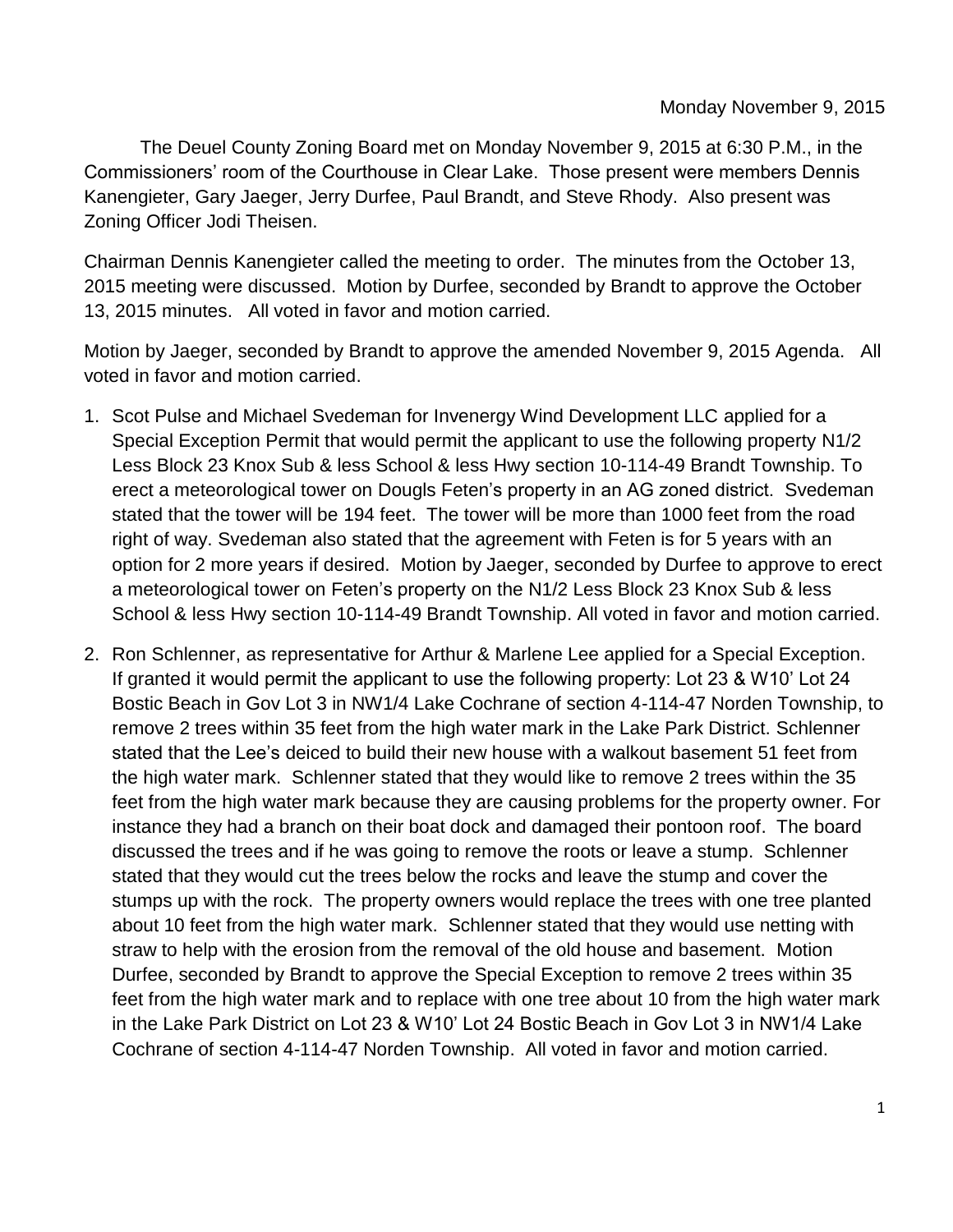- 3. Leigh Mellendorf applied for a Variance which would permit the applicant to use the following property Lot 1 Mellendorf First Addition in the SW1/4SE1/4 15-115-49 Clear Lake Township, to build a shed closer than 150 feet from the road right-of-way in an AG District. Mellendorf stated that he would like to build a 50' x 80' shed 110 feet from the road right-of-way. Mellendorf stated that he stayed about 3 feet above the road and leveled out the land. There is a drop off in the back of the lot so he couldn't move the shed any further back. Motion Brandt, seconded by Rhody to approve the Variance to build a shed closer than 150 feet from the road right-of-way in an AG District on Lot 1 Mellendorf First Addition in the SW1/4SE1/4 15-115-49 Clear Lake Township. All voted in favor and motion carried. Findings for this variance is that there is a steep drop off on the backside it is in an area of transition into the Town of Clear Lake and there with be no snow problem.
- 4. David Hentges applied for Variance permit. The request, if granted, would permit the applicant to use the following property: Lot 23-24 & W16 2/3' Lot 25 Shady Beach in Gov Lot 7 in SE1/4 Lake Cochrane of section 4-114-47 Norden Township in the following manner: Remove old house and leave basement and construct a new house that is closer than 50 feet from the high water mark in the Lake Park District. Hengtes stated that his house has many old addition that are connected and the insulation is very poor. He purchased the house about 18 years ago and at that time the pipes in the basement froze and broke. So Hentges lifted the house up and built a new block basement. He stated that he called the zoning office and they told him he didn't need a building permit because he was repairing the basement. Hentges stated that he would like to leave the current basement and to build a more year round home on top. He would extend the bedroom and basement by 8 more feet which is 15 feet from the high water mark. He also would like to extend the back of the house facing the road about 4 more feet. This would not need a basement or a crawl space. The reason he cant't go any further toward the road is that there is a big oak tree that is about 14 feet from the current house. Hentges would leave the current deck that is located between the house and the high water mark. Brandt stated that the house is currently a nonconforming structure because it is closer than 50 feet from the high water mark. In the ordinance it states that you can do upkeep and repairs but that is all you can do. Motion by Brandt, seconded by Durfee to table the Variance permit to use the following property: Lot 23-24 & W16 2/3' Lot 25 Shady Beach in Gov Lot 7 in SE1/4 Lake Cochrane of section 4-114-47 Norden Township in the following manner: Remove old house and leave basement and construct a new house that is closer than 50 feet from the high water mark in the Lake Park District, until further discussion can be made at the next Zoning Board meeting which is December 14, 2015. All voted in favor and motion carried.
- 5. Barbara Cochrane applied for Variance permit. The request, if granted, would permit the applicant to use the following property: Part of Gov Lots 8-9 less platted area of the SE1/1SE1/4 & Gov Lot 7 less platted area & less S-1 section 4-114-47 Norden Township in the following manner: Remove old house and basement but leave the 20' x 24' addition that is closer than 50 feet from the high water mark and construct a new house addition behind the 20' x 24' addition in the Lake Park District. Motion by Jaeger, seconded by Durfee to approve the motion. The board determined that Cochrane would not need a variance to build her addition to her existing house but would just need a building permit because she is outside the setbacks. All voted in favor and motion carried.
- 6. Mike Kelley applied for a Special Exception permit. The request, if granted, would permit the